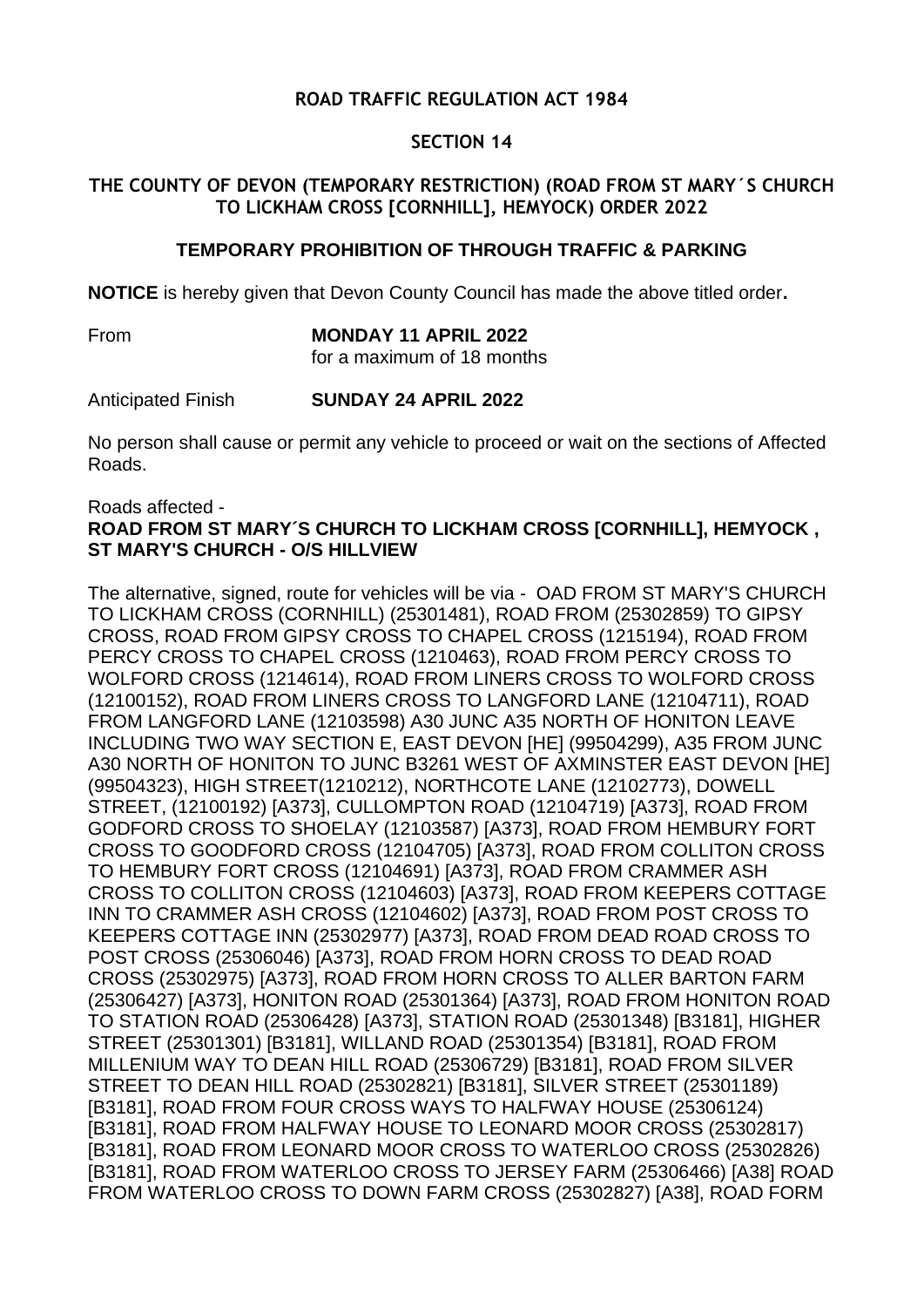DOWN FARM CROSS TO SOUTHDOWN CROSS (25306192) [A38], ROAD FROM SOUTHDOWN CROSS TO MAIDENHEAD CROSS (25304241) [A38], ROAD FROM MAIDENHEAD CROSS TO BURLESCOMBE CROSS (25304111) [A38], ROAD HEADING NORTHWEST FROM TYTHE BARN CROSS (253027102) [B3391], ROAD FROM TITHE BARN CRPSS TO PRESCOTT CROSS (25302713) [B3391], ROAD FROM CULMSTOCK PRIMARY SCHOOL TO PRESCOTT CROSS (25301248) [B3391], MILLMOOR (25302844) [B3391], ROAD OVER CULMSTOCK BRIDGE (25306335) [B3391], THE STRAND (25301510) [B3391], TOWN HILL (25301511) [B3391], FORE STREET (25301484) [B3391], HEMYOCK ROAD (25301941) [B3391], ROAD FROM LITTLECROFT TO WESTON FARM (25306020) [B3391], ROAD FROM WEST DOWN FARM TO TEDBURROW CROSS (25302860) [B3391], ROAD FROM TEDBURROW CROSS TO BLACK PIT CROSS (25306021) [B3391], CULMSTOCK ROAD (25301482) [B3391], ROAD FROM ST MARY'S CHURCH TO LICKHAM CROSS (25301481). . ANTI-CLOCKWISE - REVERSE ORDER OF THE ABOVE.

This temporary restriction is considered necessary to enable - **EXCAVATE & INSTALL (APPROX. TOTAL 250M - INC. 10M F/W, 230M C/W & 10M VE) OF NEW FIBRE OPTIC CABLE & DUCT WITH 7X ROAD CROSSINGS FOR FIBRE TO THE HOME PROJECT. THIS INCLUDES ANY REQUIRED LATERALS, BOXES, CHAMBERS AND CABINETS.**

For additional information contact: **OBELISK NETWORKS** Telephone: **03454349992**

Dated: MONDAY 4 APRIL 2022

Meg Booth Chief Officer of Highways, Infrastructure Development & Waste Devon Highways Devon County Council County Hall Exeter EX2 4QD

Ref: TTRO2244579